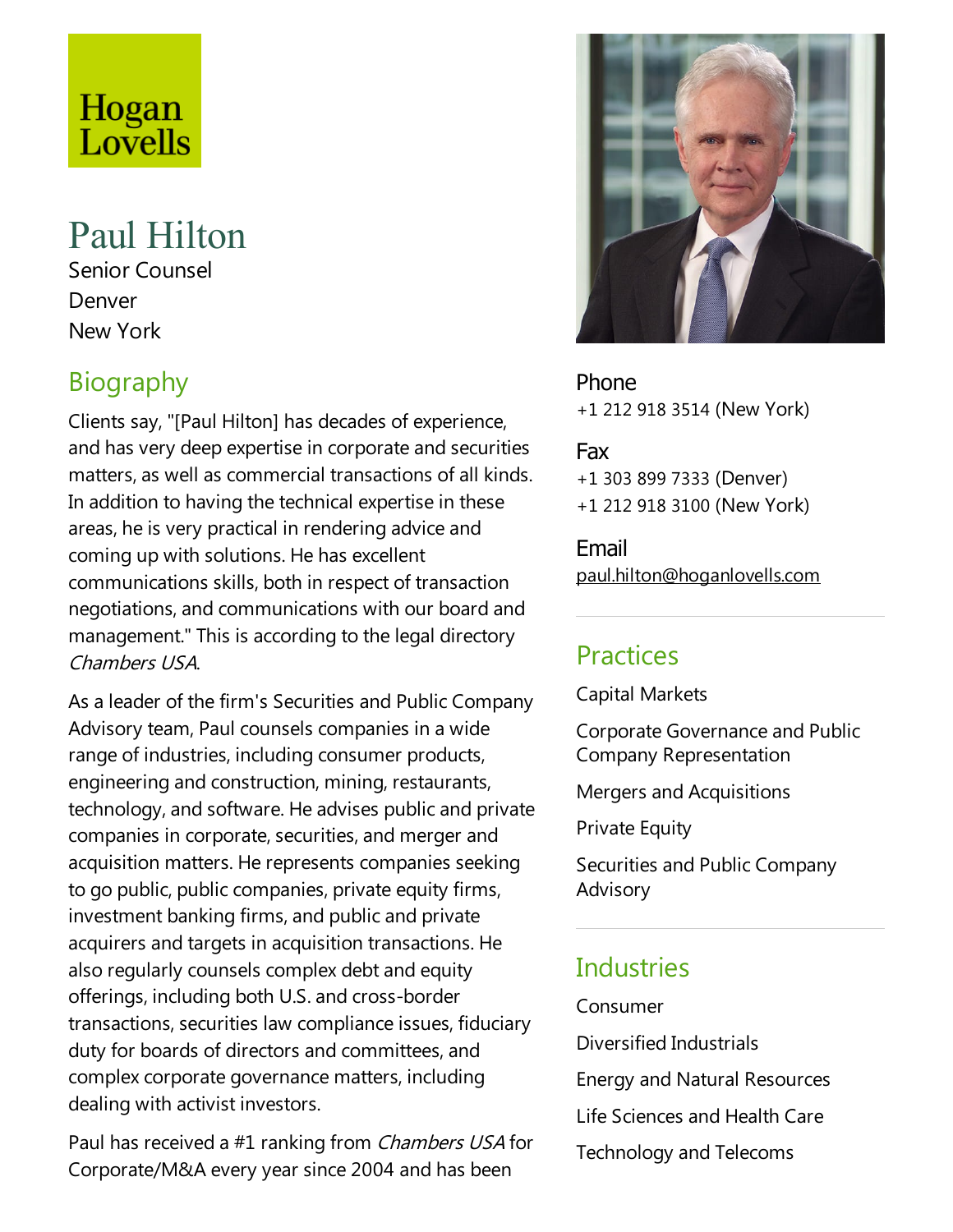listed in The Best Lawyers in America for many years as well.

"[Paul Hilton] is an excellent attorney... He is one of the leading practitioners, without doubt."This is one of many accolades Paul has received year after year from legal rating programs like Chambers USA. He is known throughout the corporate legal field for his thorough understanding of the intricacies within corporate transactions, and a track record of proven success.

## Awards and rankings

- Corporate Law, The Best Lawyers in America, 2006-2021
- International Trade and Finance Law, The Best Lawyers in America, 2003-2021
- **Mergers and Acquisitions Law, The Best Lawyers in** America, 2006-2021
- Securities/Capital Markets Law, The Best Lawyers in America, 2006-2021
- **Acritas Star, Acritas Stars Independently Rated** Lawyers, 2019-2020
- Colorado Super Lawyers, 2006-2019
- Top Lawyer Mergers & Acquisitions, 5280, 2018
- Corporate/M&A (Colorado), Band 1, Chambers USA, 2004-2021
- **People's Choice Securities Lawyer, Barrister's Best,** Law Week Colorado, 2016, 2018-2019
- Overall, The Best Lawyers in America, 1995-2019
- **People's Choice Best Corporate Law Lawyer,** Barrister's Best, Law Week Colorado, 2013
- **BTI Client Service All-Star MVP (one of 41 in the** country), BTI Consulting Group, 2013
- **M&A/Corporate and Commercial: Shareholder** Activism: Advice to Boards, Legal 500 US, 2019-2021

#### Latest thinking and events

- **News** 
	- $\blacksquare$  SEC rule amendments to require electronic

Private Capital

#### Areas of focus

Raising Equity Capital

Initial Public Offerings

Stock Exchange Listings and Regulatory Compliance

Raising Debt Capital

Section 16 Advice

Disclosure and Reporting **Obligations** 

Proxy Solicitations, Shareholder Meetings, and Shareholder Proposals

Buy Outs

Co-investments

Emerging Companies

**Fxits** 

Secondaries

Accounting and Auditing

Capital Markets and Tax

Compensation Committee

Retail and Consumer Goods

Food and Beverages

Oil and Gas:Exploration and Production

Mining and Resources

Public Company Mergers and **Acquisitions** 

Cross-border Mergers and Acquisitions

Carve-outs, Spin-offs,and Split-offs

Hostile Takeovers and Takeover Defense